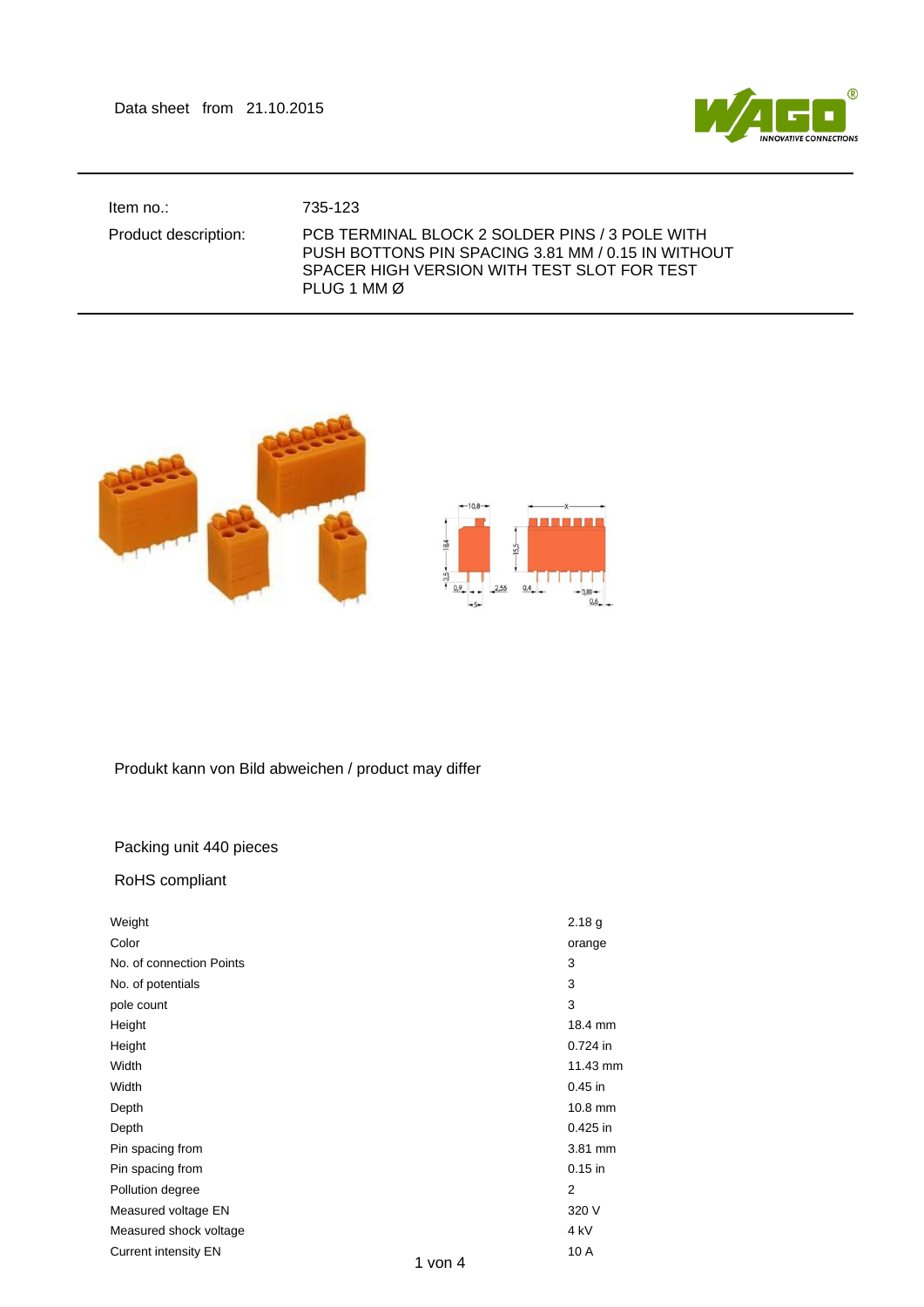Pollution degree 2 Measured voltage EN 630 V Measured shock voltage 4 kV Current intensity EN 10 A Connection method **PUSH WIRE®**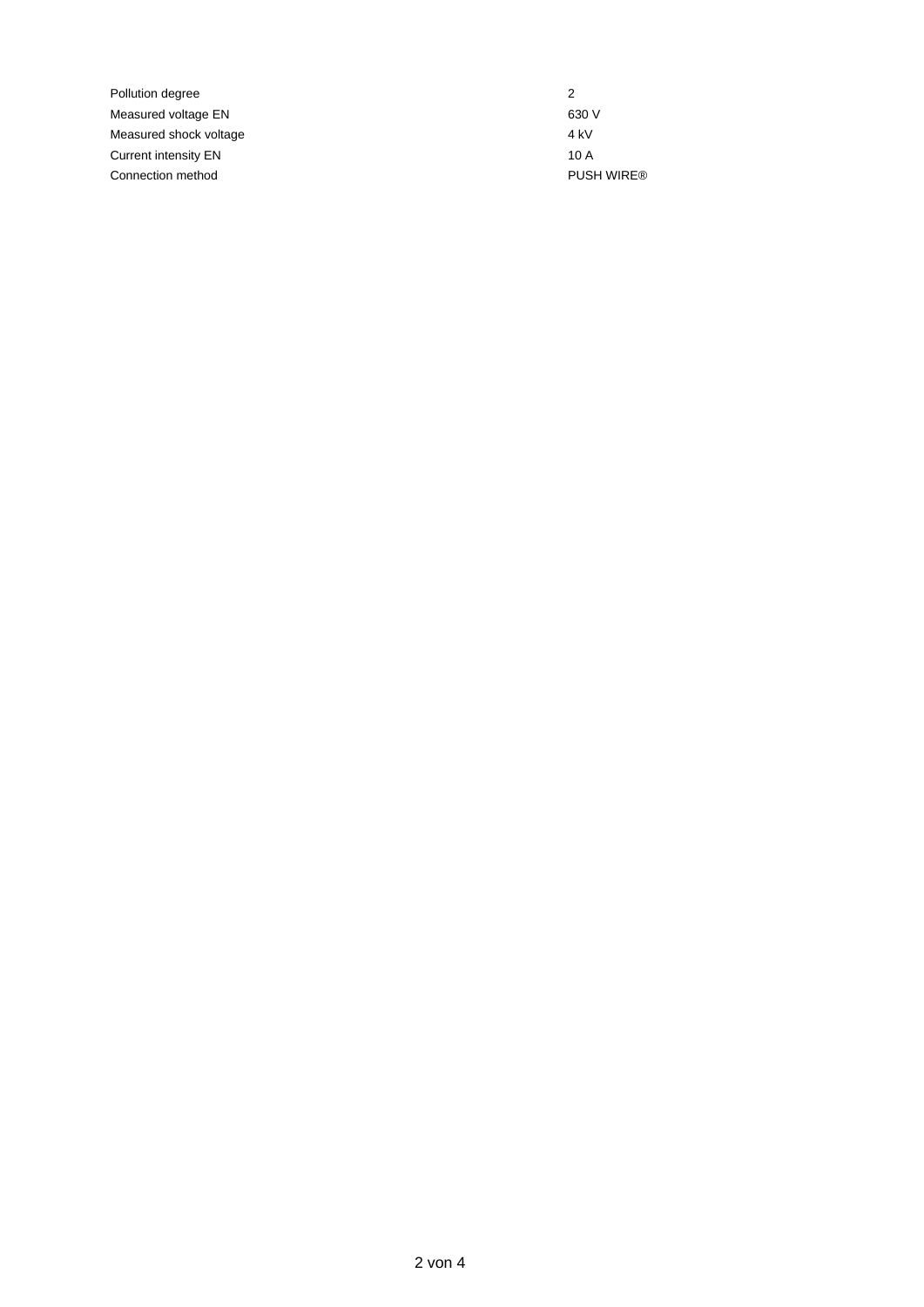

Cross section [mm²] 0.5 - 1.5 mm² Wiring method solid Cross section [AWG] 20 - 16 AWG Strip length from 8 mm Strip length to 9 mm Material group and the contract of the contract of the contract of the contract of the contract of the contract of the contract of the contract of the contract of the contract of the contract of the contract of the contrac Contact surface tim-plated

Contact material Electrolytic copper (Ecu)